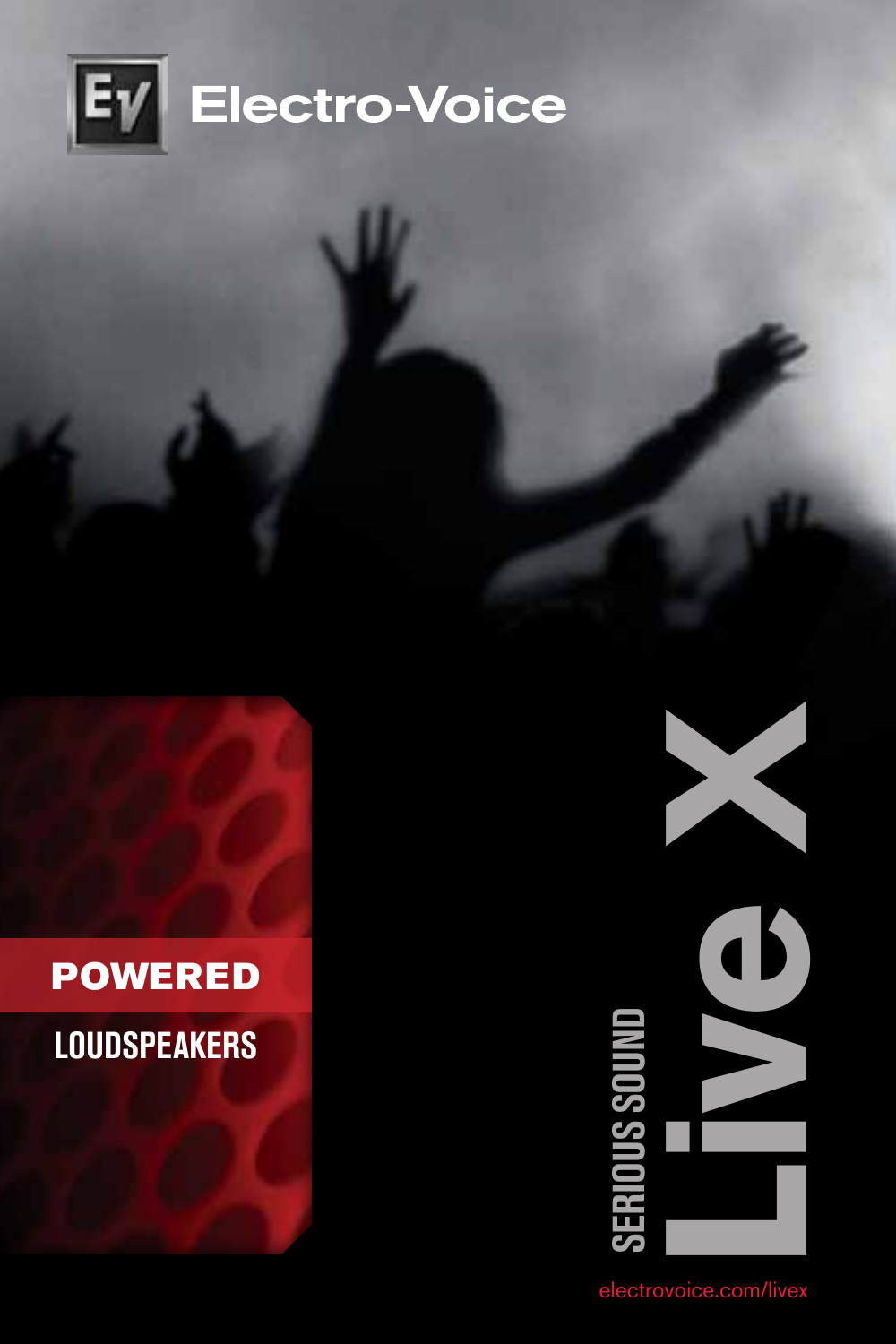

国

# POWERED **Live X Powered Loudspeakers**

The Live X series includes three versatile powered wood cabinets—two loudspeakers and a matching subwoofer. Each self-contained powered system features Electro-Voice-engineered components optimized for use with the integrated high-efficiency 1000 W and 700 W Class-D amplifier.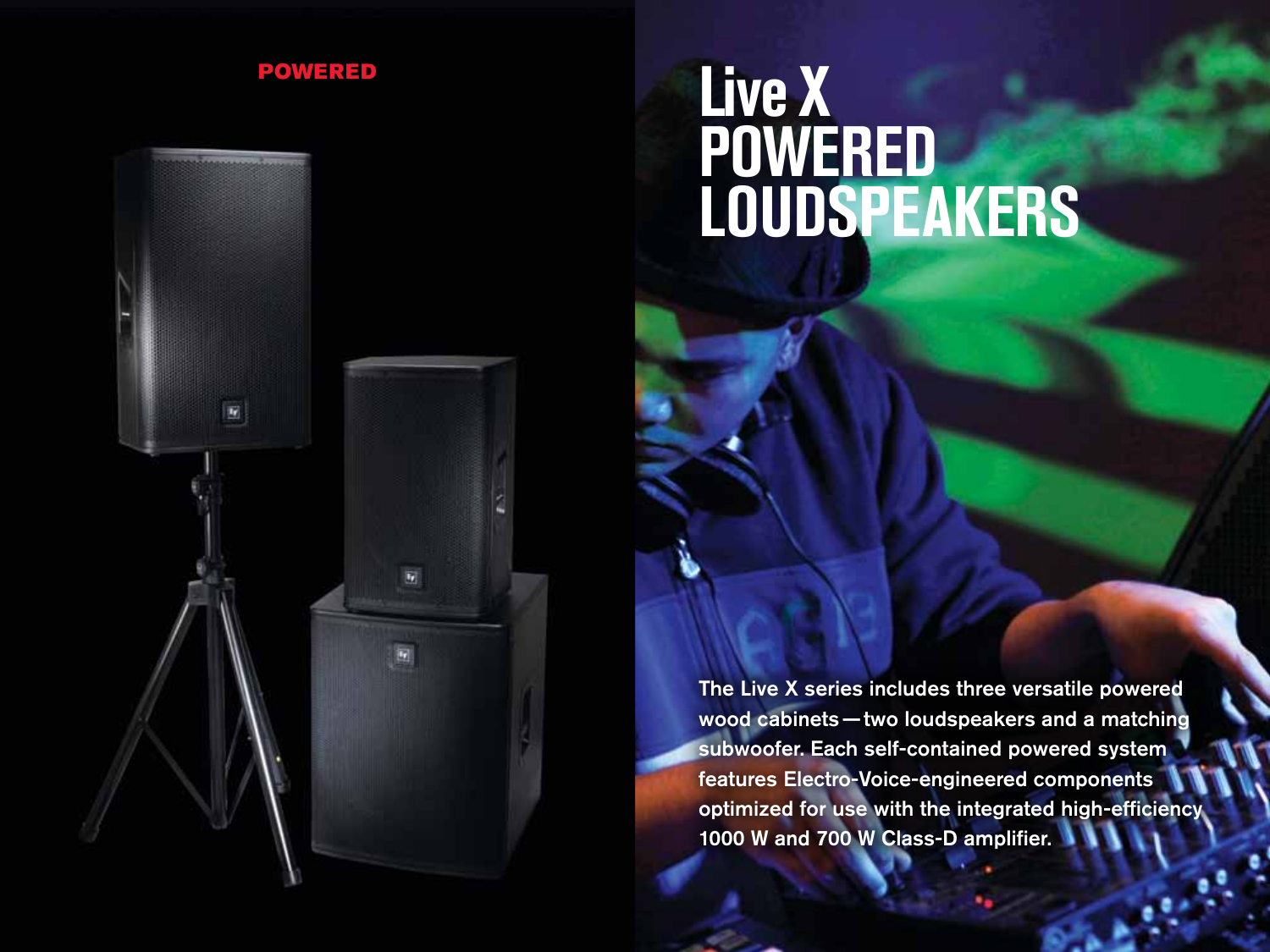





### **12***"* **Two-Way Powered Loudspeaker**

A compact, powerful and versatile choice for sound reinforcement and stage monitoring applications—lightweight and durable, with a 1000 W amplifier.

- • 12*"* woofer and 1.5*"* high-frequency titanium compression driver
- • 50 Hz 20 kHz frequency range; 132 dB max SPL
- • Lightweight 1000 W Class-D amplifier—runs cool without fans
- • Easy to connect and control with versatile input and output options
- • Rugged wood cabinet—pole-mounts or stacks with Live X subwoofers

### **49.6** lb **| 22.5** kg

### **15***"* **Two-Way 37.04 LB | 16.8 KG <b>ASSERVED LOUDSPEAKER POWERED LOUDSPEAKER**

### A powerful step up from the ELX112P, the 15*"* woofer and 1000 W amplifier in the ELX115P deliver extended lower frequencies and room-filling volume.

- • 15*"* woofer and 1.5*"* high-frequency titanium compression driver
- • 44 Hz 20 kHz frequency range; 134 dB max SPL
- • Lightweight 1000 W Class-D amplifier—runs cool without fans
- • Easy to connect and control with versatile input and output options
- • Rugged wood cabinet—pole-mounts or stacks with Live X subwoofers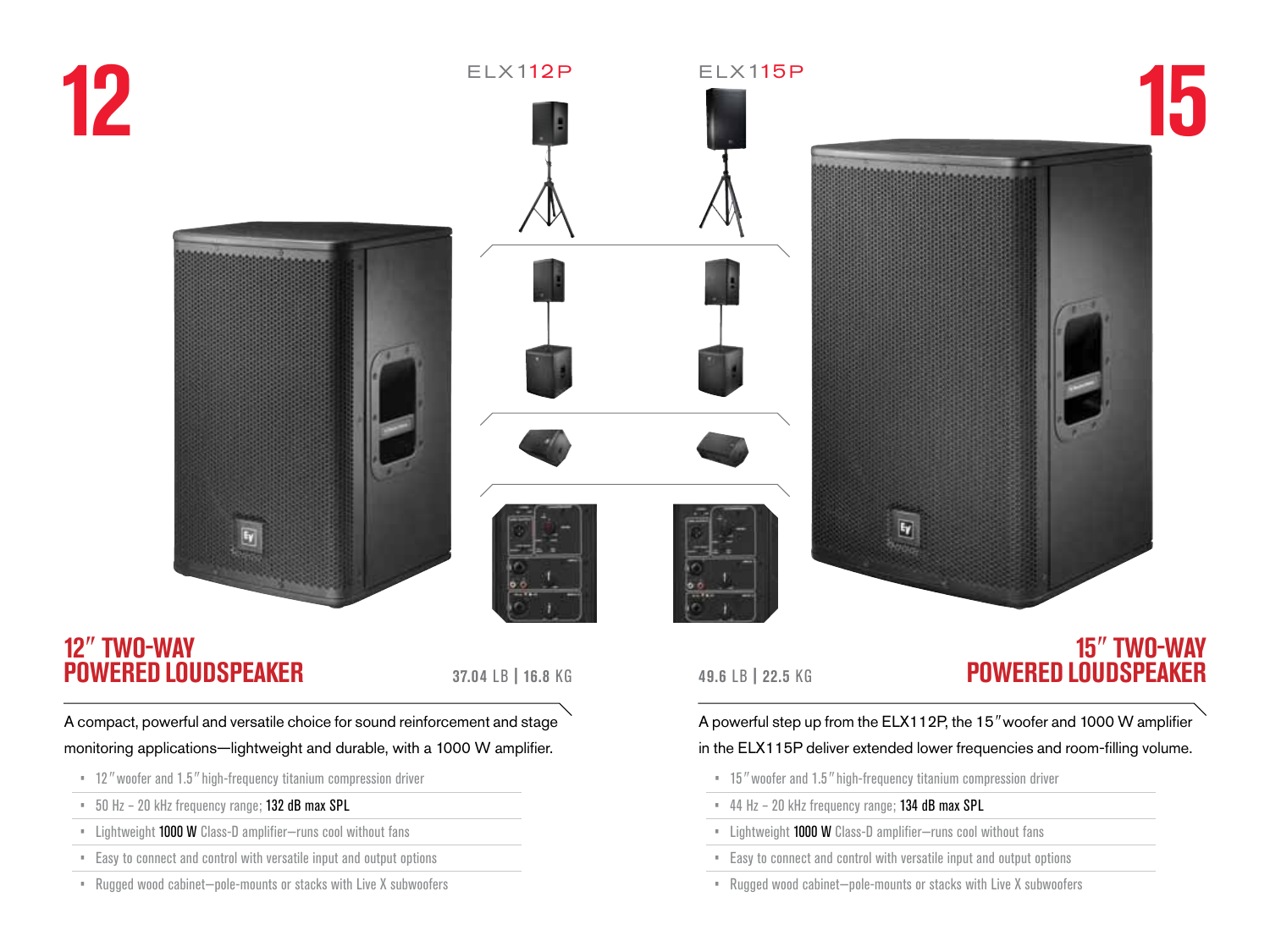**18**



### **18***"* **Powered subwoofer <sup>69</sup>**lb **| 31.3** kg

 $E$ L $\times$ 118 $P$ 

Optimized for performance with the ELX112P and ELX115P, the ELX118P adds a full, deep, low-frequency, amplified punch that you can hear and feel.

- • 18*"* woofer for powerful, engaging bass response
- • 32 Hz 130 Hz frequency range; 134 dB max SPL
- • 700 W Class-D amplifier—runs cool without fans
- • Rugged wood cabinet—supports pole-mounted or stacked configurations

Clear, powerful and musical, Electro-Voice loudspeakers command the stage at high-profile venues and major events worldwide. Born stageready, the Live X series includes powered and passive models that all feature Electro-Voiceengineered components in solid wood cabinets. Wherever performance matters, Live X is serious gear for serious sound.

**Born** 

**Stage** 

**Ready.**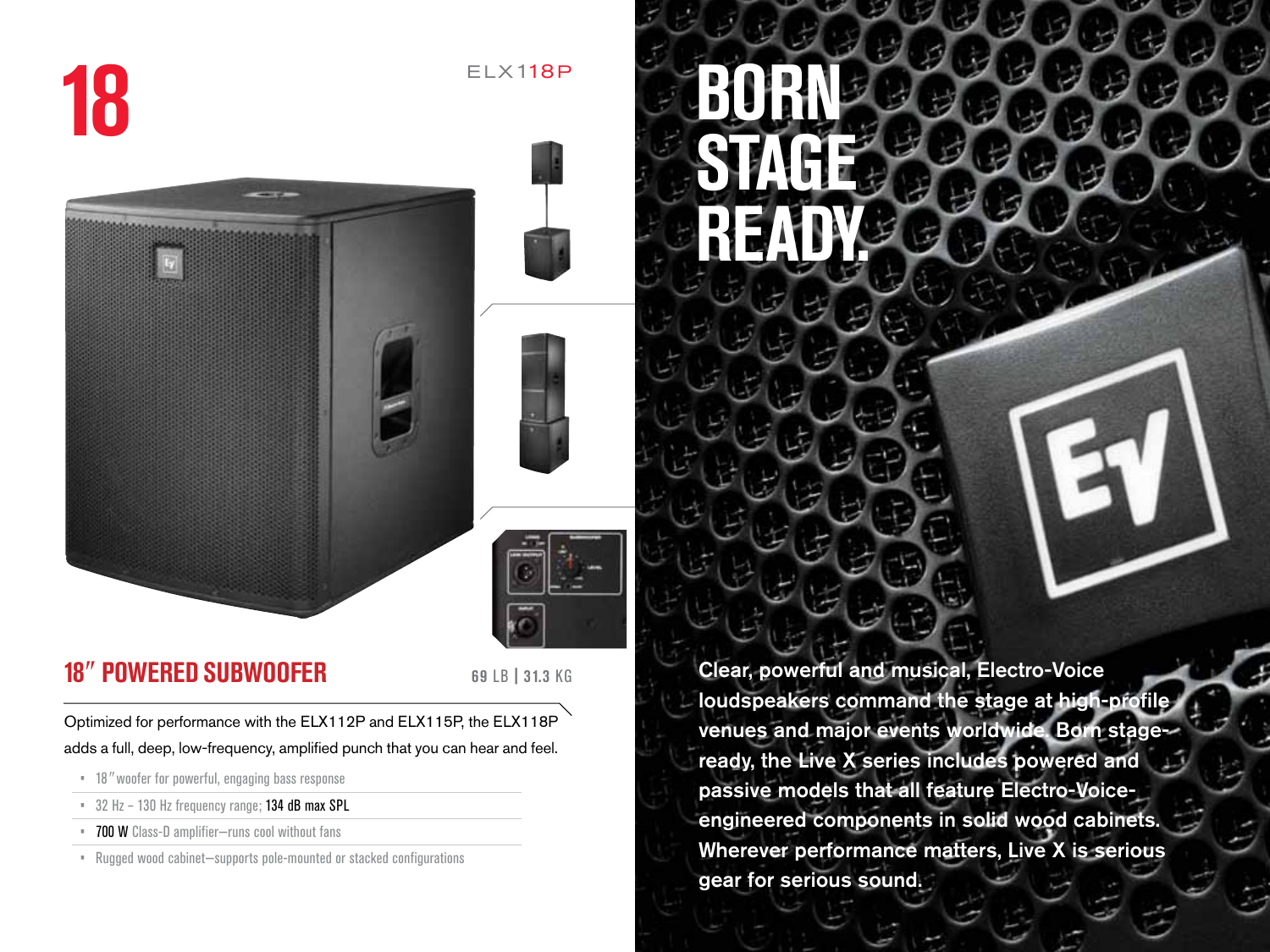# **SERIOUS GEAR. A SERIOUS SERIOUS SERIOUS SERIOUS SERIOUS SERIOUS SERIOUS SERIOUS SERIOUS SERIOUS SERIOUS SERIOUS**

**TAILER** 

 $\blacksquare$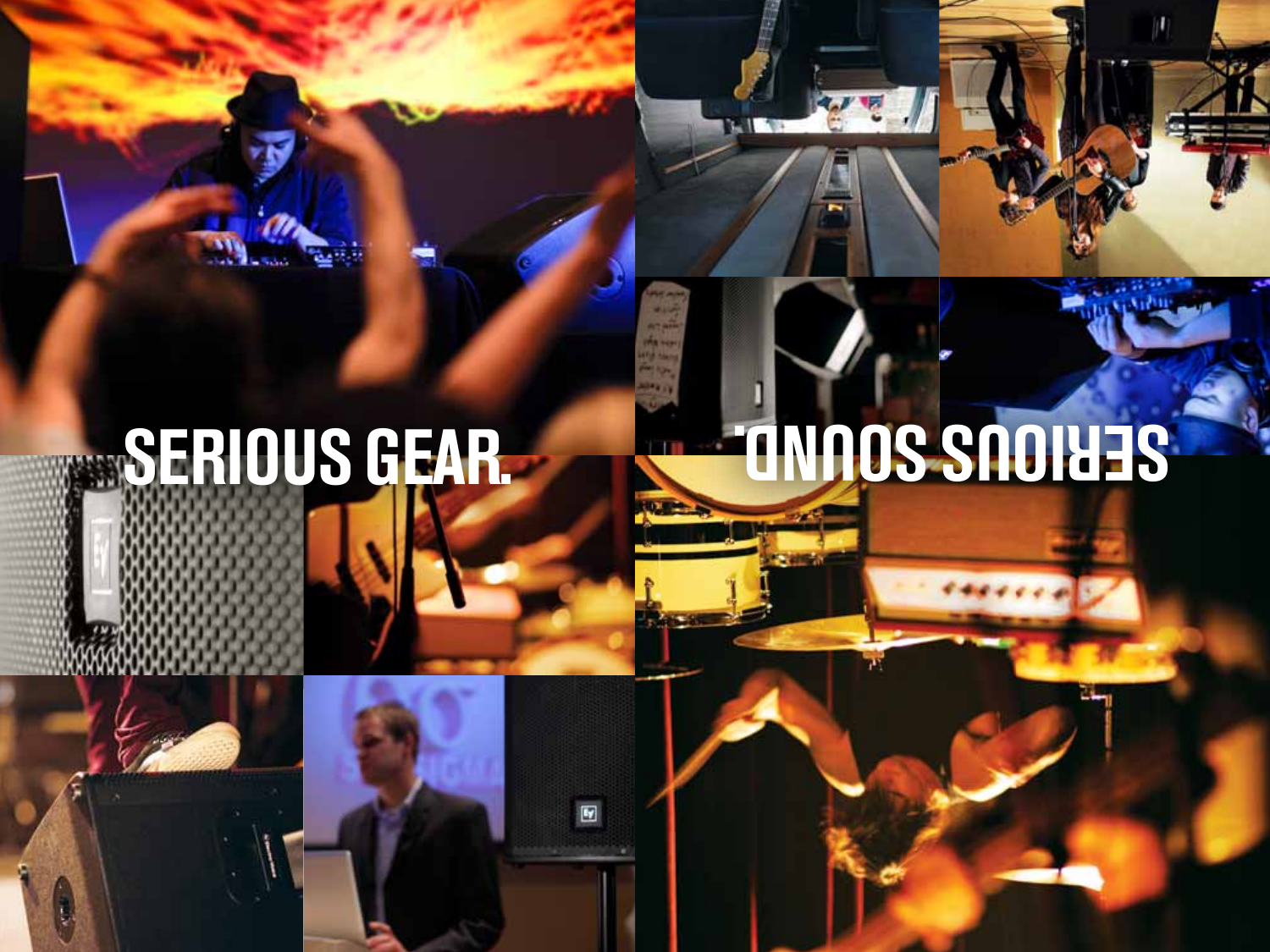









### **u** Two-OML *ng* **1910 a assisted by**  $\alpha$  **<b>b 30.73 TB 1 40.7 AUSISHER IONDEDENCER PASSIVE LOUDSPEAKER**

This dual-woofer configuration delivers real low end punch—ideal for applications that demand high volume output and an ultra-wide frednency response from a single cabinet.

avith noizeangmoo muinstit yone peri<sub>c</sub>hin<sup>n</sup> 3.1 bns zietoow<sup>n</sup> 31 lsud

 $\bullet$  38 Hz – 20 kHz frequency range

89.73 LB | 40.7 KG

- **J98 xsm 8b 161** sensitivity; **J97 sem 8b**
- $\bullet$  000  $\blacksquare$  oonling power page of  $\blacksquare$  and  $\blacksquare$

 $\blacksquare$  Pugged wood cabinet creates serious chapt presence



### **18" PASSIVE SUBWOOFER**

### Optimized for performance with the ELX112 and ELX115, the ELX118 adds a full, deep, low-frequency punch that you can hear and feel.

- output butputes extended low-freduency volumes  $\mu$
- $\bullet$  35 Hz 200 Hz frequency range
- **J92 xem ab 46t** ; yiivitiznes J98 ab 68 ·
- $\mu$  ouilbrand peak W 1600 bases peak and continuous W 004  $\mu$
- n Rugged wood cabinet-staqurations and assume the pole standard provider as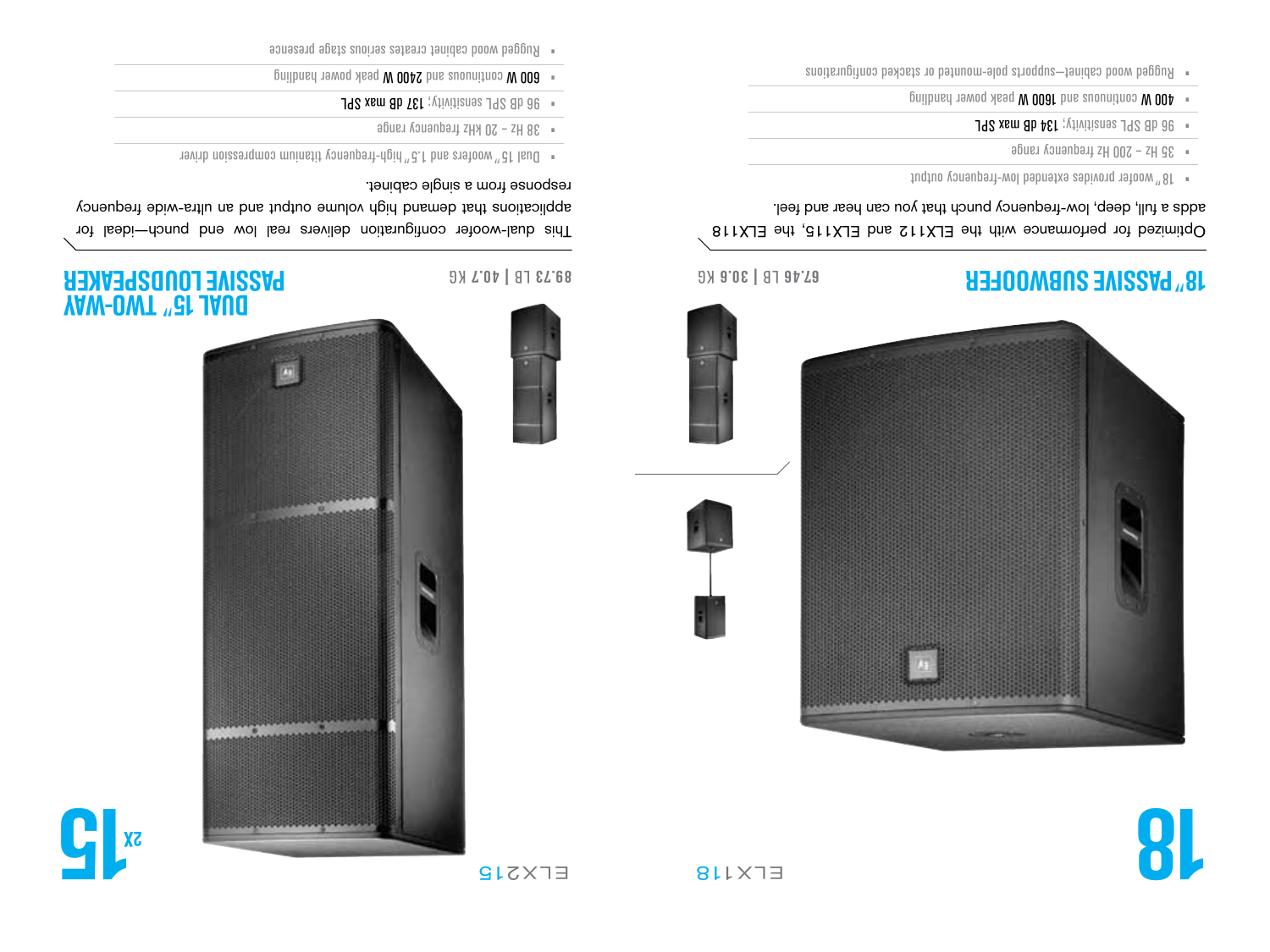







kg **21.9 |** lb **48.28** 

### **AW-OWT** <sup>"</sup><sub>CI</sub> **assive Loudspeaker P** kg **16 |** lb **35.27**

A powerful step up from the ELX112 ent <sub>2</sub>the ELX112 features a 15<sup>"</sup>woofer that

delivers extended low-frequency response for bigger sound in larger rooms.

- avinb noissenqmoo muinstit yoneupent-dgid <sup>n</sup> & l bns 19toow <sup>n</sup> d l
- $\bullet$  50 Hz 20 KHz trequency range
- J92 xsm 8b 46t; ytivitiznes J92 8b 3e
- $\bullet$  400  $\mathsf{W}$  continuous and 1600  $\mathsf{W}$  beak weak and continuous W  $\mathsf{W}$
- n Rugged wood capinet-pole-mounts or stacks with Live X eventors



### **ay WD-001 ASSIVE LOUDSPEAKER**

The versatile ELX112 loudspeaker is a compact, powerful choice with real stage presence, for sound reinforcement and stage monitoring applications.

- avith noissangmoo muinstit yonenpart-dgid<sup>n</sup>d. I bns tetoow<sup>n</sup> St
- $\bullet$  50 Hz 20 KHz trequency range
- **J92 xsm ab SET** ; ytivitiznes J92 ab 48 •
- $\bullet$  **Dangling power proper peak beam** peak of peak of  $\bullet$
- . Rugged wood capinet-pole-mounts or stacks with Live X eventually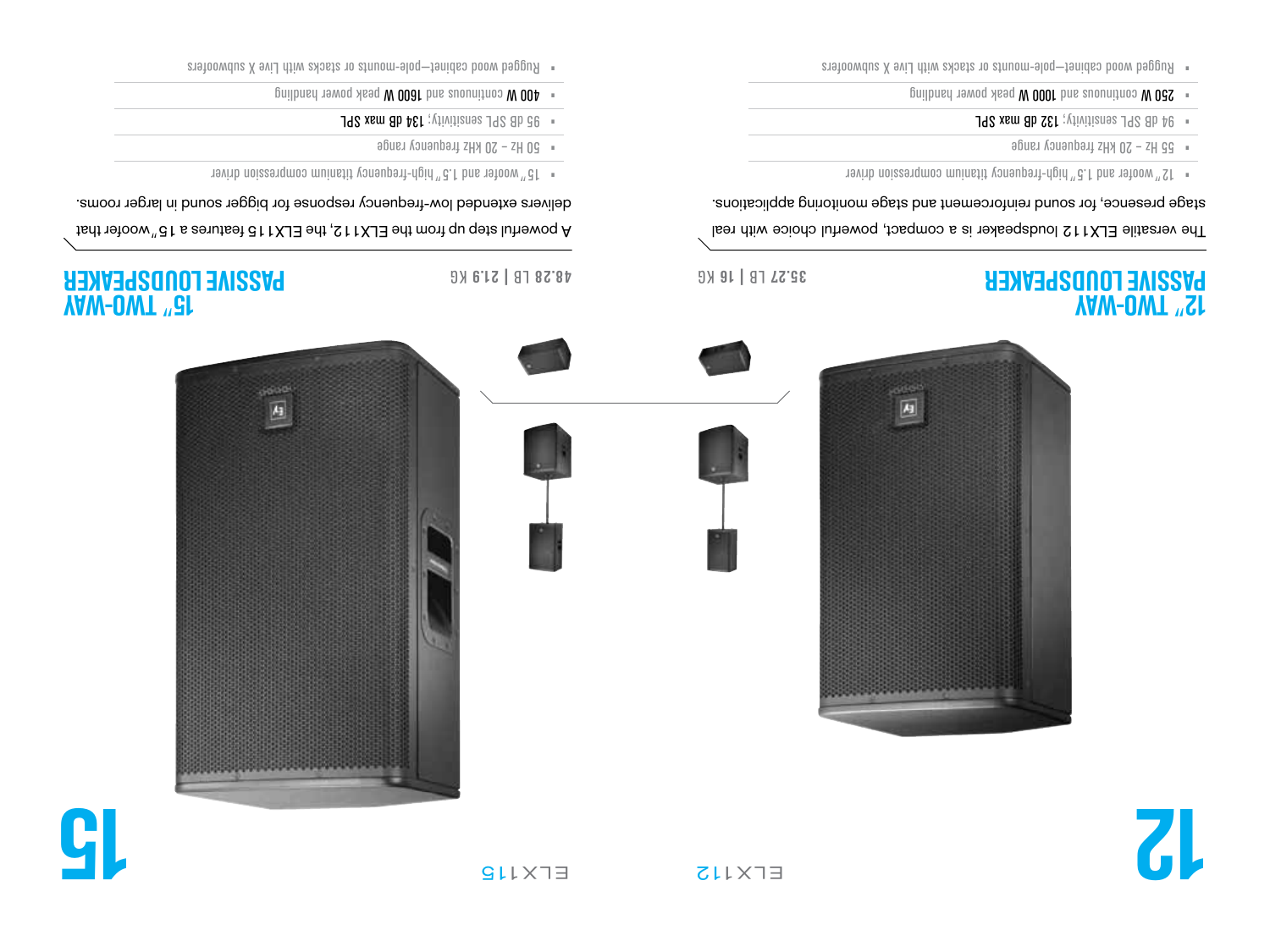### **BASSIVE**





The Live X series includes four versatile solid wood three capinets — three loudspeakers, including a formidable dual-15<sup>n</sup> configuration, and an acoustically matched 18<sup>n</sup> subwoofer that supports pole-mounted or stacked configurations.